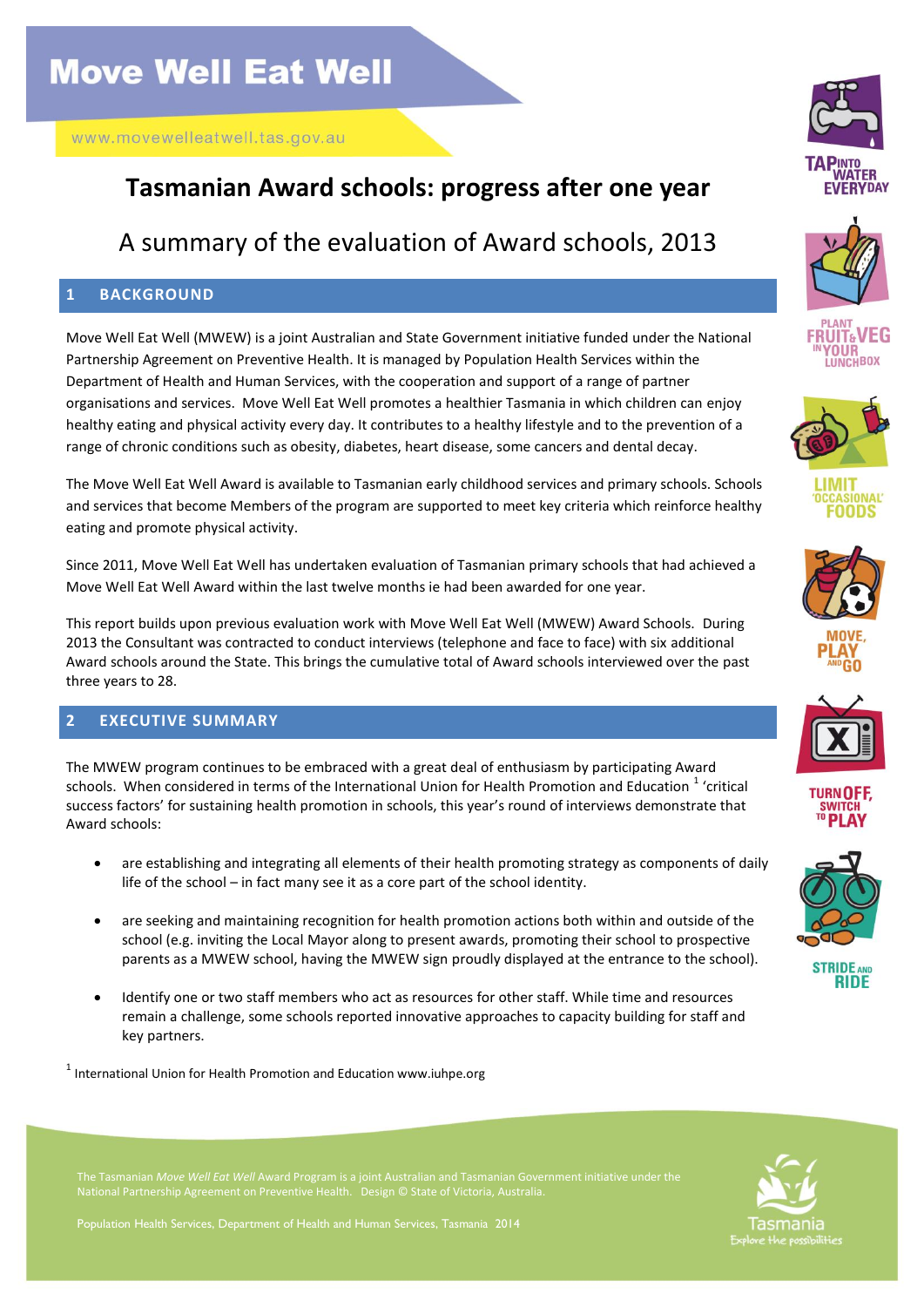# **Move Well Eat Well**

#### www.movewelleatwell.tas.gov.au

- Report that implementation of the MWEW program has had an impact on staff health and wellbeing in some instances (e.g. healthier foods in staff rooms, participation in more physical activities by staff members). However, schools which have a staff team with a pre-existing interest in health and wellbeing themselves clearly tend to embrace the program with greater enthusiasm.
- did not usually see the implementation of MWEW as something for which they need additional resources. However, a couple of schools noted that they could do more if they had a full time PE teacher or funding for a professional cook/ Stephanie Alexander Garden Program.
- have used a range of approaches to coordinate MWEW including specific committees and existing coordination mechanisms for other activities.
- are involving students actively in the implementation of the program (e.g. students as daily PE leaders). The level to which students and the whole staff team are involved in planning varies considerably across schools. Some schools are beginning to see the opportunities to involve students more in planning across the whole program (e.g. involvement of the SRC in planning MWEW activities for the year).
- are integrating health promotion with other relevant strategies very effectively and there are some good examples of this 'in action' from the interviews conducted (e.g. embedding health promotion messages in the morning Positive Behaviour Support sessions).

#### **Sustaining Health Promotion in schools: critical factors**

- Enable the integration of the health promotion in schools strategy with other relevant strategies relating to the health, welfare and education of young people.
- Seek and maintain recognition for health promotion actions both within and outside the school.
- Ensure there is continuous active commitment and support to the ongoing implementation, renewal, monitoring and evaluation of the health promoting strategy
- Establish and integrate all the elements and actions of the health promoting strategy as core components to the working of the school.
- Allocate time and resources for appropriate capacity building of staff and key partners.
- Provide opportunities to promote staff health and wellbeing.
- Review and refresh after each 3-4 years.
- Continue to ensure adequate resources.
- Maintain a coordinating group with a designated leader to oversee and drive the strategy with continuity of some personnel and the addition of new personnel.
- Ensure that most of the new and ongoing initiatives involve most of the staff and students in consultation and implementation.

Source: International Union for Health Promotion and Education [www.iuhpe.org](http://www.iuhpe.org/)





















**STRIDE AND RIDE** 



Population Health Services, Department of Health and Human Services, Tasmania 2014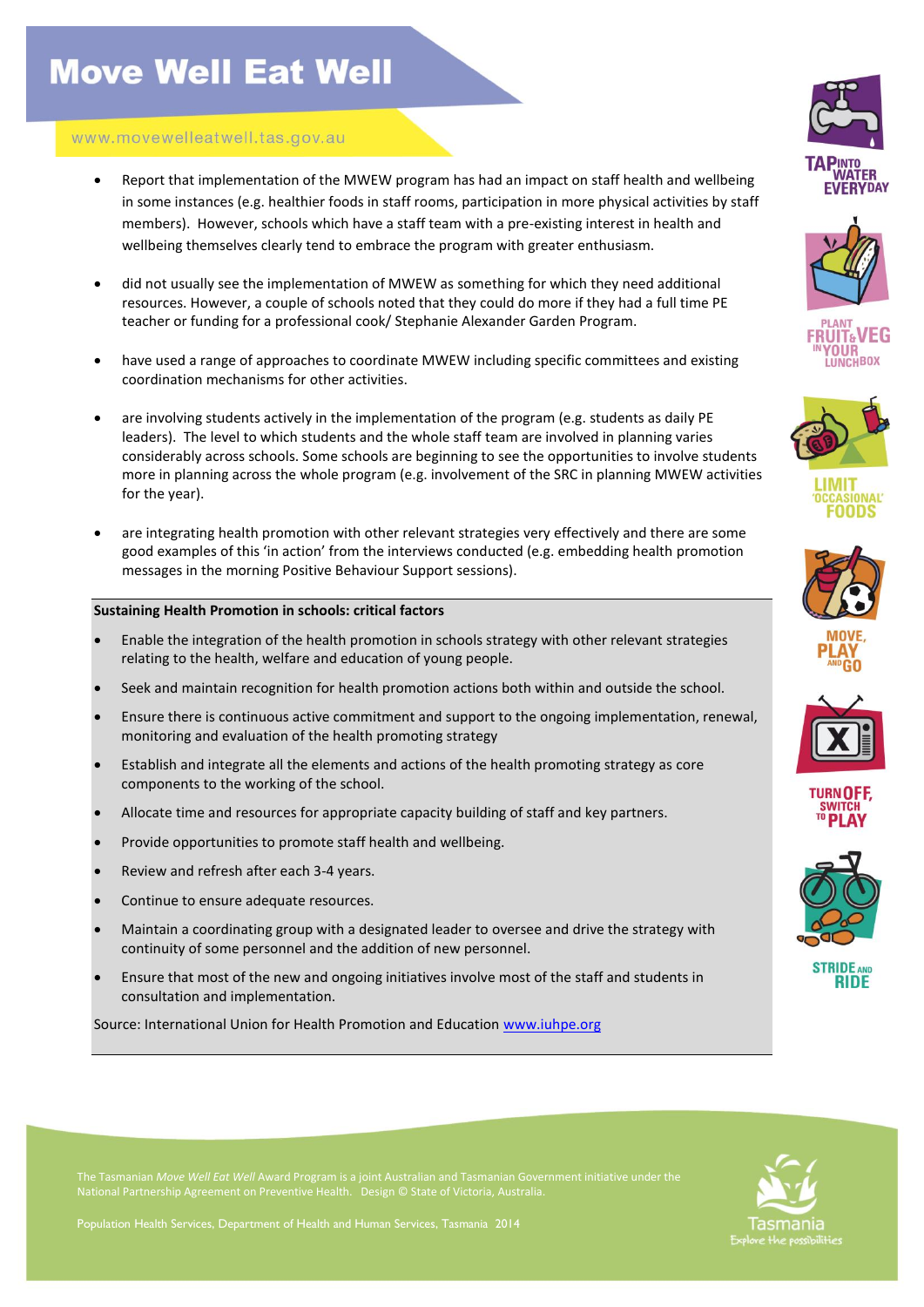## **Move Well Eat Well**

www.movewelleatwell.tas.gov.au

#### **3 PURPOSE OF THE INTERVIEWS**

The purpose of the interviews was to gain knowledge from schools about:

- What receiving the Award meant to their school community
- How well they think the MWEW Program works
- New strategies which they might have used in their school in implementing MWEW
- How they have embedded the key messages across the curriculum and school life
- How they have brought everyone with them on the MWEW 'journey'
- Ways of engaging their broader local community and creating sustainability in the longer term
- Any flow on effects from MWEW for staff health, wellbeing and behaviours
- Structures and processes used for coordination and engagement of staff and students
- Links to other whole school initiatives and the new Australian Health and Physical Education curriculum

Information from the evaluation interviews will be used to inform future planning in relation to the MWEW program.

#### **4 PROCESS**

Each school was approached by the Manager of the Move Well Eat Well Program initially. Once agreement was gained for an interview the Consultant organised the appointment time and conducted the interview. The schools located in the south of the State were visited by the Consultant and the interview conducted face to face. For those schools located outside of the southern metropolitan area telephone interviews were conducted.

The consultant wrote up a set of notes from each interview and emailed this draft back to the interviewees for feedback. This year the provision of feedback about the write up was made optional rather than an expectation in recognition of the volume of correspondence that school Principals receive. The notes of the interview were then provided to the Program Manager and were used to develop this overall summary report. Schools were advised that they would not be quoted from the interview without specific permission being gained from the Principal by the Program Manager. Rather general themes would be identified from the information collected from the interviews with the eight schools.

Population Health Services, Department of Health and Human Services, Tasmania 2014





















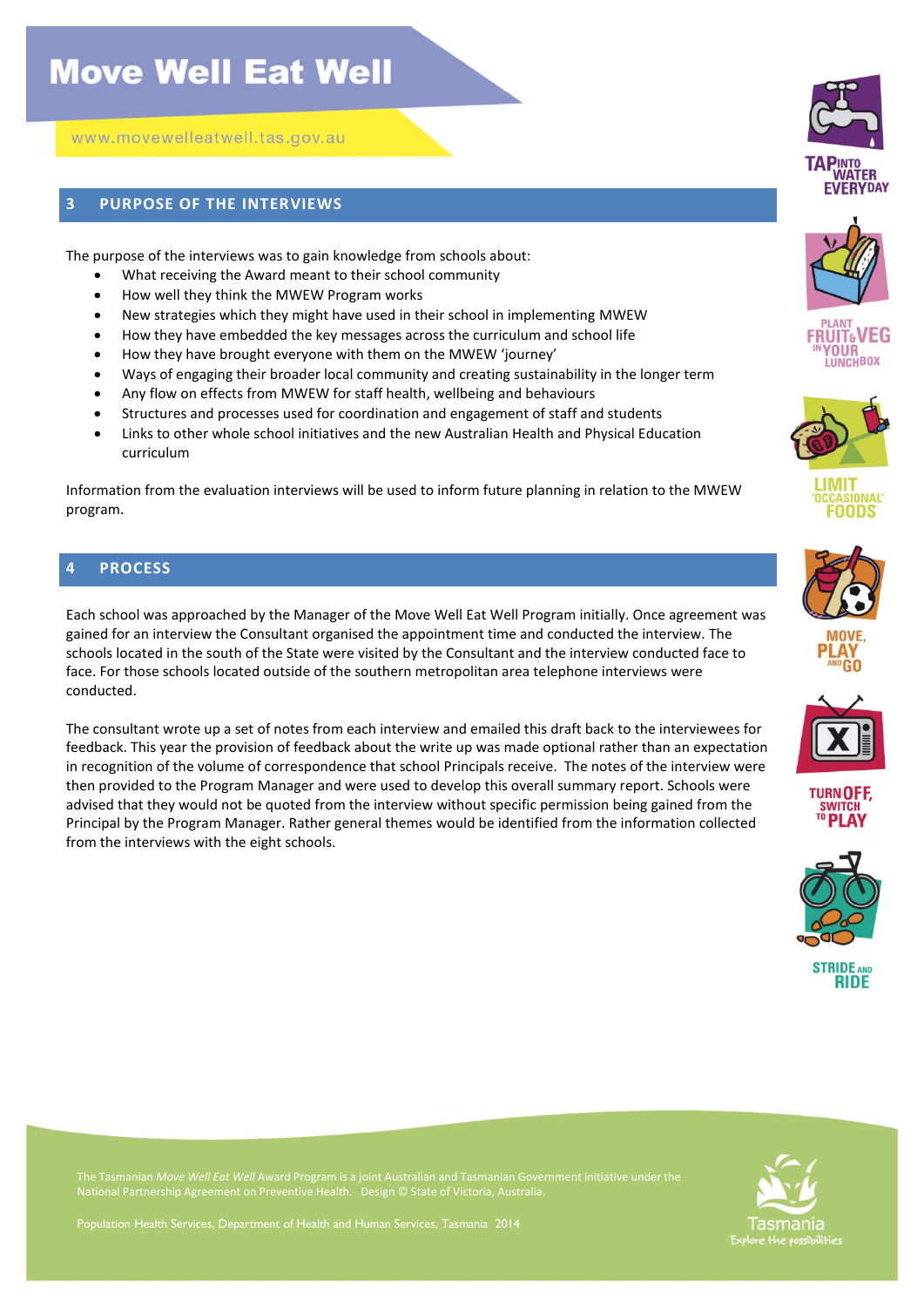#### **5 COMMENTS ON THE VALUE OF RECEIVING AN AWARD AND OVERALL EXPERIENCE**

Many of the schools viewed gaining the Award as the end point of a significant period of work even though it might have built upon previous work in promoting health and wellbeing.

*"MWEW has really offered a good value add to what else we were doing in terms of health and wellbeing."*

Some talked about the Award application process as helping them to be aware of what they were actually doing in promoting health and wellbeing already.

*"To embed it across the whole school was initially viewed as being lots of work but while there was a bit of extra work to begin with it is really easy to do now."* 

*"The beauty of MWEW is that it really doesn't take any real effort once you have the systems and momentum established."*

For some by the time they received the Award the health promoting strategies were already embedded in the way their school worked.

All schools had proudly displayed their MWEW sign, including one school which does not normally display signage due to heritage issues. Some had received some publicity in their local newspaper or had the local Mayor come to present the Award.

The process of preparing for the Award had provided the opportunity for many schools to have a dialogue about what they were trying to achieve as a school with their broader school community. In some schools the MWEW process was initiated by staff while in others it came from parents themselves who had concerns about the lack of healthy choices available to students or who knew about the MWEW program.

A couple of schools noted that being a MWEW school was seen as a positive thing by prospective parents/families who were making decisions about where to send their child to school.

All schools thought that MWEW was a good 'fit' with other initiatives within the school (e.g. Active After School, Kids Matter) and some commented on how well it fitted the style of their community.

There were a few suggestions for improving how the MWEW program works including:

- Newer staff to the program coordination role may not necessarily know about the role of the Program Manager in providing links to good resources or about what is available on the MWEW website
- More ideas for indoor activities when the weather is wet
- Opportunities to share best practice with other schools and perhaps to visit other schools to see their program in action
- Adding a section on the MWEW website for the daily PE leaders within schools to access for ideas on activities they could use in daily PE
- More support to teachers in how to incorporate planning units into their teaching.

There was positive feedback about the way schools are supported by the Program staff and the resources available to assist them to implement the Program.























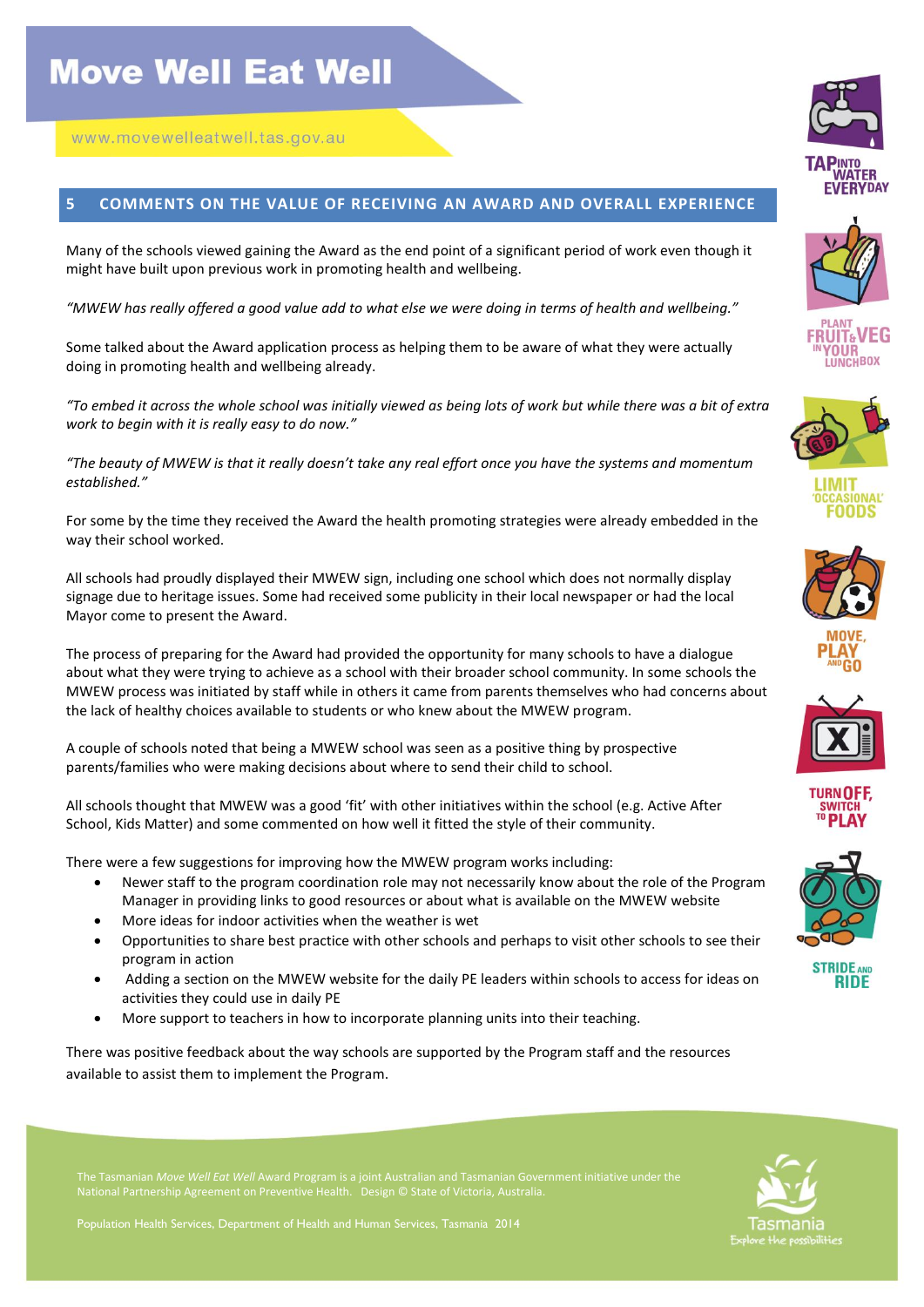### **6 OBSERVATIONS IN RELATION TO THE CRITICAL SUCCESS FACTORS FOR SUSTAINING HEALTH PROMOTION IN SCHOOLS**

Many of the schools viewed gaining the Award as the end point of a significant period of work even though it might have built upon previous work in promoting health and wellbeing.

### 6.1 ESTABLISHING AND INTEGRATING ALL ELEMENTS OF THE HEALTH PROMOTION STRATEGY AS CORE COMPONENTS OF THE WAY THE SCHOOL WORKS

To date the evidence suggests that schools which have successfully integrated MWEW into their culture and values have embraced the *philosophy* rather than just the actions associated with MWEW. A number of schools saw the implementation of MWEW as a way of progressing and reflecting their school community values.

For the schools interviewed it is not seen as different to their normal daily business – it was described by many as 'simply what we do'.

*"Staff tend to look for cross curriculum ways of embedding healthy lifestyles learning and use a range of different learning sequences to achieve this."* 

The main value identified in the MWEW program has been the way it assists schools to 'pull it all together' and have a comprehensive approach. Others used the language of it 'providing a structure' for addressing healthy choices.

Schools talked about MWEW providing a common language to talk about health and wellbeing with the school community, a way of guiding decision making towards healthy choices or simply raising the opportunity for dialogue about fundraising or catering for events for example.

Some schools talked about the importance of being able to link what they are doing to theory and research (which they can easily access via MWEW). Other schools indicated that MWEW was part of their School Improvement Plan.

The interviews have raised some challenges faced by schools in relation to whole school approaches to the promotion of healthy eating and physical activity. Schools reported a range of issues requiring new strategies, such as

- Families' confusion about what constitutes a healthy lunch for children
- Parents' concerns that their children may not drink water instead of sweetened drinks
- Resistance to replacing sweet sales with other fundraising options
- A need to consolidate the links between the canteen and the wider school's MWEW message





















**STRIDE AND RIDE** 

Tasmania

Population Health Services, Department of Health and Human Services, Tasmania 2014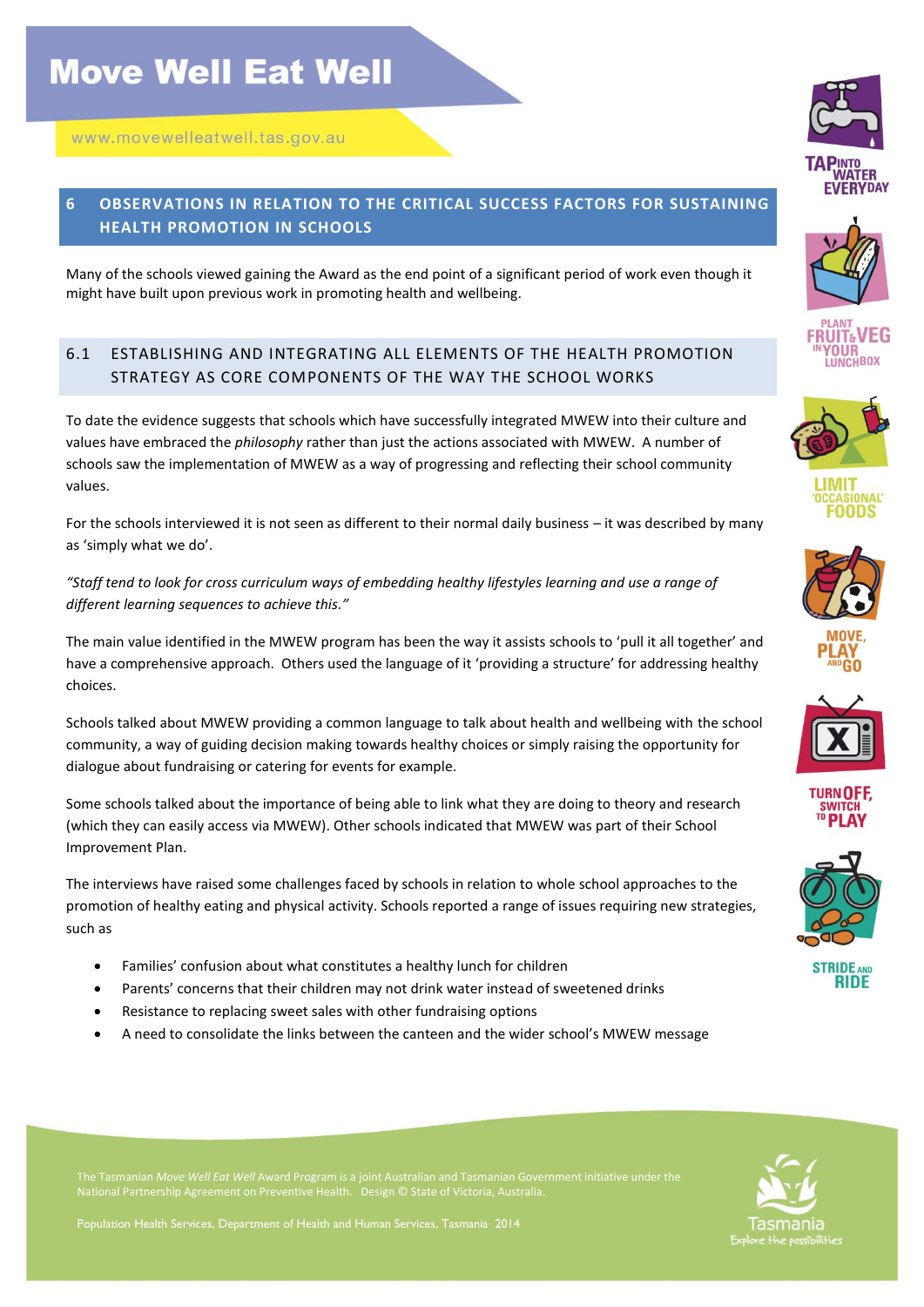### 6.2 SEEKING AND MAINTAINING RECOGNITION FOR HEALTH PROMOTION ACTIONS WITHIN AND OUTSIDE OF THE SCHOOL

All schools interviewed have gained recognition for their health promoting activities from a range of community sources. These included supermarket donations, funding of school support personnel, and volunteer working bees for gardens. In working with the wider community, some schools acknowledged the need to promote consistency in understanding the concept of 'occasional foods' in the context of food and drinks supplied to children.

Parents in particular are recognising and supporting MWEW activities by participating in and organising walks, dance events, sporting events eg as bicycle support 'instructors', or helping in school gardens or with cooking, Members of the broader community have been involved in schools in mentoring roles, Active After Schools programs and participating in events. Other service providers like Police have been involved in bike safety programs.

#### 6.3 ENSURE ADEQUATE TIME AND RESOURCES

Many schools manage the integration of MWEW into the school as they do with the other whole school programs and initiatives. The do this by ensuring that responsibility for the program rests with more than one staff member, ranging from the HPE teacher and others such as the senior teacher or AST, or using a health and wellbeing team. MWEW is a part of the normal staff meeting agenda for many schools so it just becomes part of regular discussion.

Amongst the schools interviewed, there was little staff turn-over during the last few years, thus little staff induction to manage. For these schools 'refreshing' the materials and key messages are important. Induction was described in some schools as more 'osmosis' than a formal process (e.g. it is seen as being so well embedded in policy and actions that a new staff member cannot fail to take in what is expected). More structured approaches are used by some schools and involve meeting individually with new staff to review the policies, inclusion of MWEW in the staff handbook and use of the Positive Behaviour Support meet and greet sessions held each morning to impart key messages about MWEW to staff and students. In some schools it was noted that students are now so familiar with the expectations in relation to MWEW that they 'induct' new staff if they forget to offer a MWEW activity or use the MWEW approach.























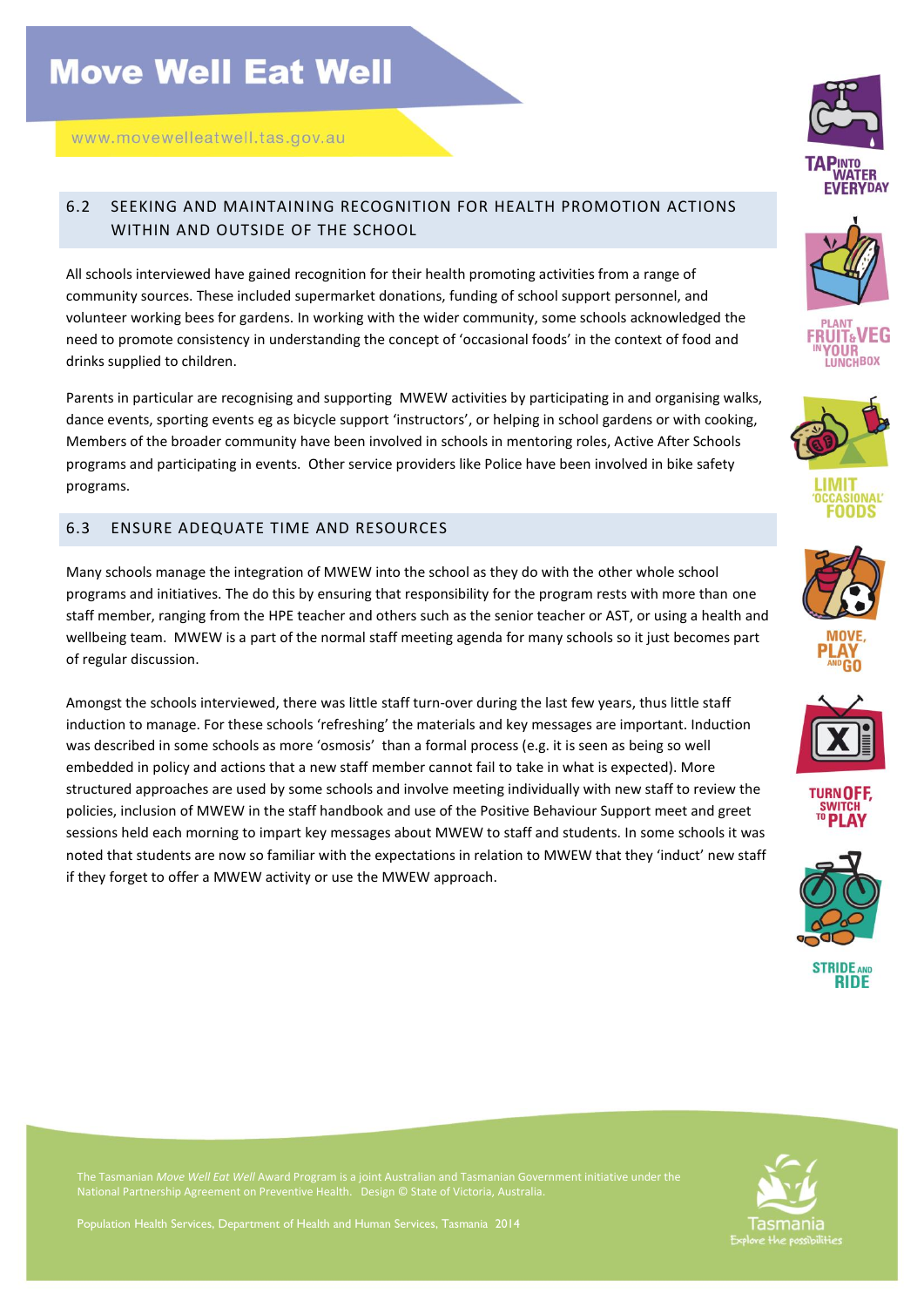#### 6.4 PROVIDE OPPORTUNITIES TO PROMOTE STAFF HEALTH AND WELLBEING

In many schools, staff appear to be very engaged in MWEW activities, even after school hours, and for many this probably represents a pre-existing interest in health and wellbeing.

*"Our staff are quite interested in health and wellbeing issues and are a pretty active bunch"*

*"Last year on National Ride to School Day, the staff rode as well and some teachers who would not normally ride borrowed bicycles so they would participate"*

In addition, there are some reports of staff becoming more interested in their own health and wellbeing as a result of their role with MWEW (e.g. cutting back on sugary foods, changing what is offered in the staff room). In some schools, staff contribute to a fund to purchase healthy snacks for the staff room or are going for walks together after school on a regular basis. Many schools talked about the importance of modelling healthy behaviours and staff becoming more conscious of this role. In one school significant changes in the foods brought by staff had been noticed from a past focus on 'sweet treats' to more fruit and cheeses for snacks.

#### 6.5 PROGRAM COORDINATION AND THE INVOLVEMENT OF STAFF AND STUDENTS

Most schools have one person or two sharing the key role which provides an identifiable contact point in the school for MWEW. In many schools this is the HPE teacher, and it was noted that this works best if the HPE teacher is full time in their role. In one school the coordination function was filled through an internal expression of interest process.

As noted earlier many schools have MWEW as a standing agenda item for staff meetings thus involving everyone in planning and review and providing for the process of allocating tasks for events etc. Not all schools have a health and wellbeing committee. Some had one for the application process but now do not feel that they need a specific committee in place as the work is integral to the work of the whole school.

Students are involved in coordination and running the program in a variety of ways including: as daily PE facilitators, in reminding teachers about fruit and vegetable breaks or events, working in school gardens producing fruit and vegetables and disposing of excess supplies or working in school canteens. In some schools the SRC has MWEW as a standard agenda item.

*'Some children from a farming background thrive in the garden as they can show some leadership using skills they already have to gain recognition from their fellow students"*

























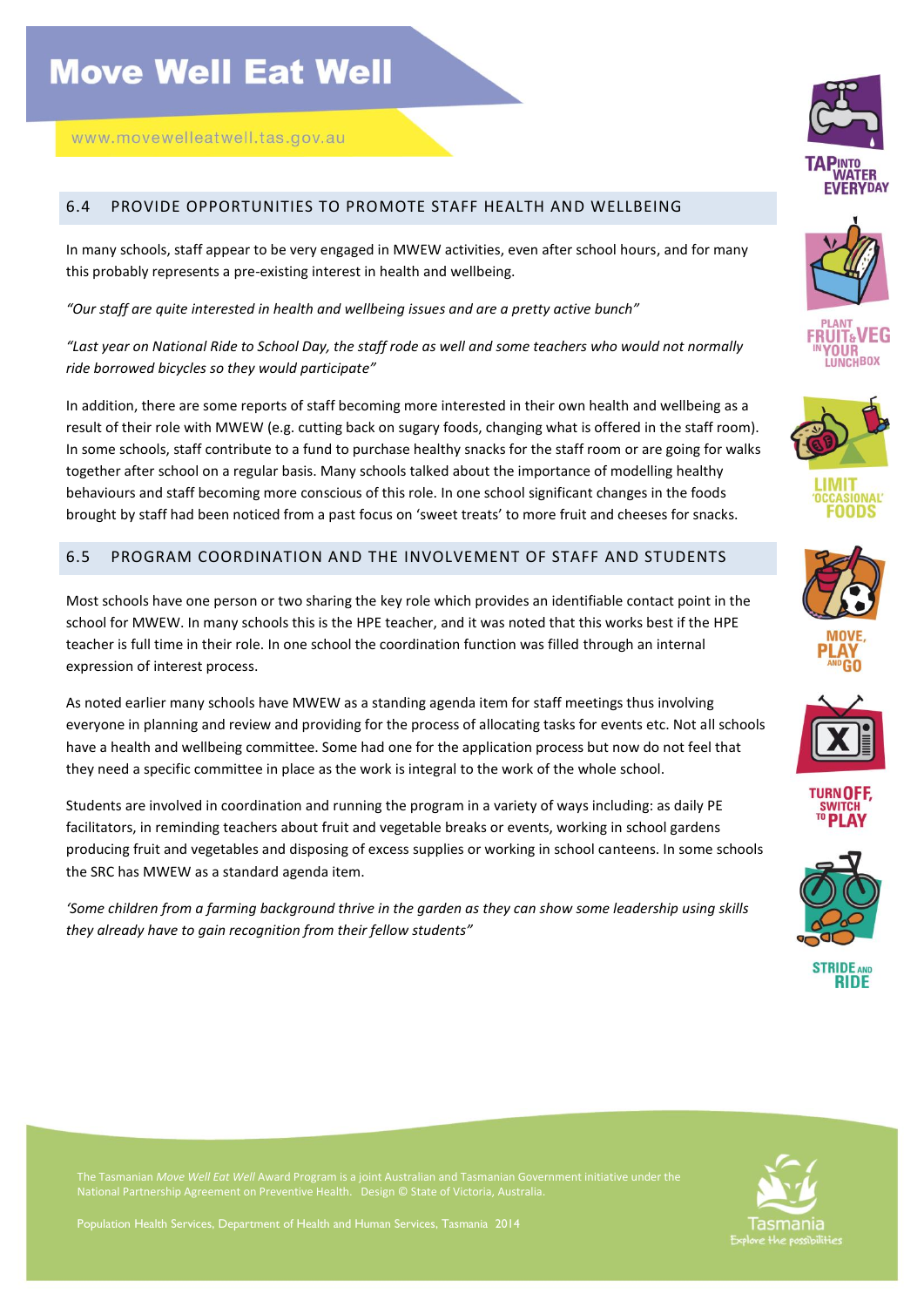#### 6.6 INTEGRATION WITH OTHER RELEVANT STRATEGIES AND THE NEW AUSTRALIAN CURRICULUM

While a number of schools could not yet comment on the "fit" between MWEW and the new Australian HPE curriculum, they anticipated that using the MWEW framework would position the school well for meeting the new curriculum needs.

*"We assume it will dovetail together. They should interlock well."*

For those who were well underway in planning for the new Curriculum, MWEW was seen as very useful.

*"MWEW supports the new Australian curriculum beautifully. The new curriculum is not really new. We have already got most of this in place."*

*"The benefits of being a MWEW school in terms of the new curriculum are enormous. We are already doing many of the things required of us by the new curriculum so it helps us to 'tick lots of boxes."*

Strong interconnections were identified by most schools between MWEW and other programs they were implementing including KidsMatter, The Stephanie Alexander Garden Program, Positive Behaviour Support, Sustainable Schools and Active after Schools Programs. Some did not see them as separate programs but rather just part of their overall approach.

*"It all fits together so well."* 

*"There are strong links between MWEW and the community garden in that it enables us to demonstrate the value of paddock to the plate."*

*"They are all about self-esteem, health behaviours and looking after themselves and others... running MWEW alongside these other programs is helpful in terms of the culture of the school."* 

*"Yes, having these other programs does make it easier to implement MWEW. There are links between the activities at all levels.*









SIONAL nnns







**TURN OFF SWITCH**